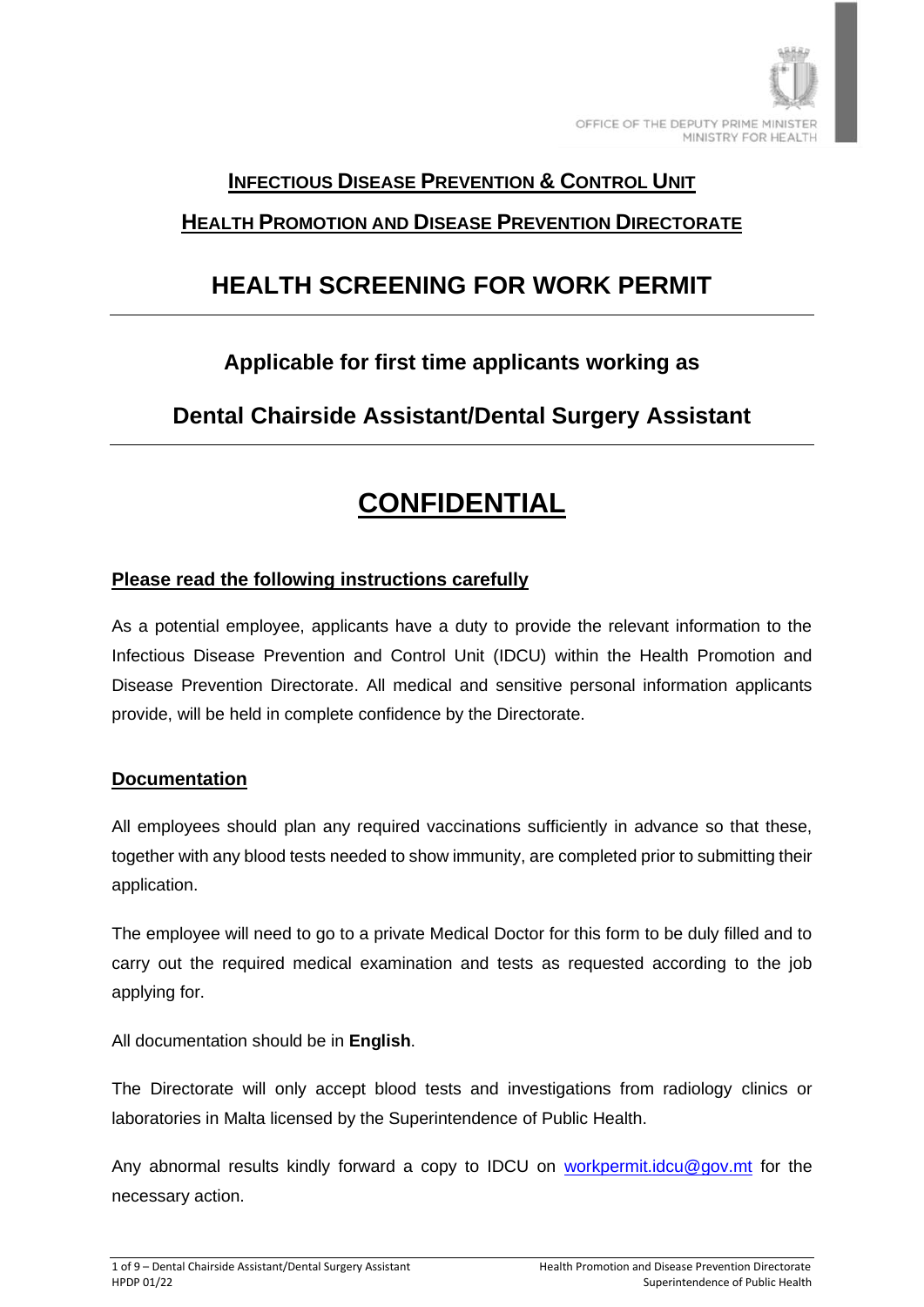## Section A: PERSONAL INFORMATION

|                                                                            |                                   | 1 <sup>st</sup> time application             | Change of job | Change of employer |
|----------------------------------------------------------------------------|-----------------------------------|----------------------------------------------|---------------|--------------------|
|                                                                            |                                   | 2. What year did you start working in Malta? |               |                    |
|                                                                            | 3. Details of Employee:           |                                              |               |                    |
|                                                                            |                                   | Surname (as it appears on passport):         |               |                    |
|                                                                            | Name (as it appears on passport): |                                              |               |                    |
|                                                                            | Gender:                           |                                              |               |                    |
|                                                                            | Date of Birth:                    | Day:                                         | Month:        | Year:              |
|                                                                            | Place of Birth:                   |                                              |               |                    |
|                                                                            | Nationality:                      |                                              |               |                    |
|                                                                            | ID/Passport Number:               |                                              |               |                    |
|                                                                            | Address in Malta:                 |                                              |               |                    |
|                                                                            | Mobile:                           |                                              |               |                    |
|                                                                            | Email:                            |                                              |               |                    |
| List all the countries you have lived in for a period of 6 months or more: |                                   |                                              |               |                    |
|                                                                            |                                   |                                              |               |                    |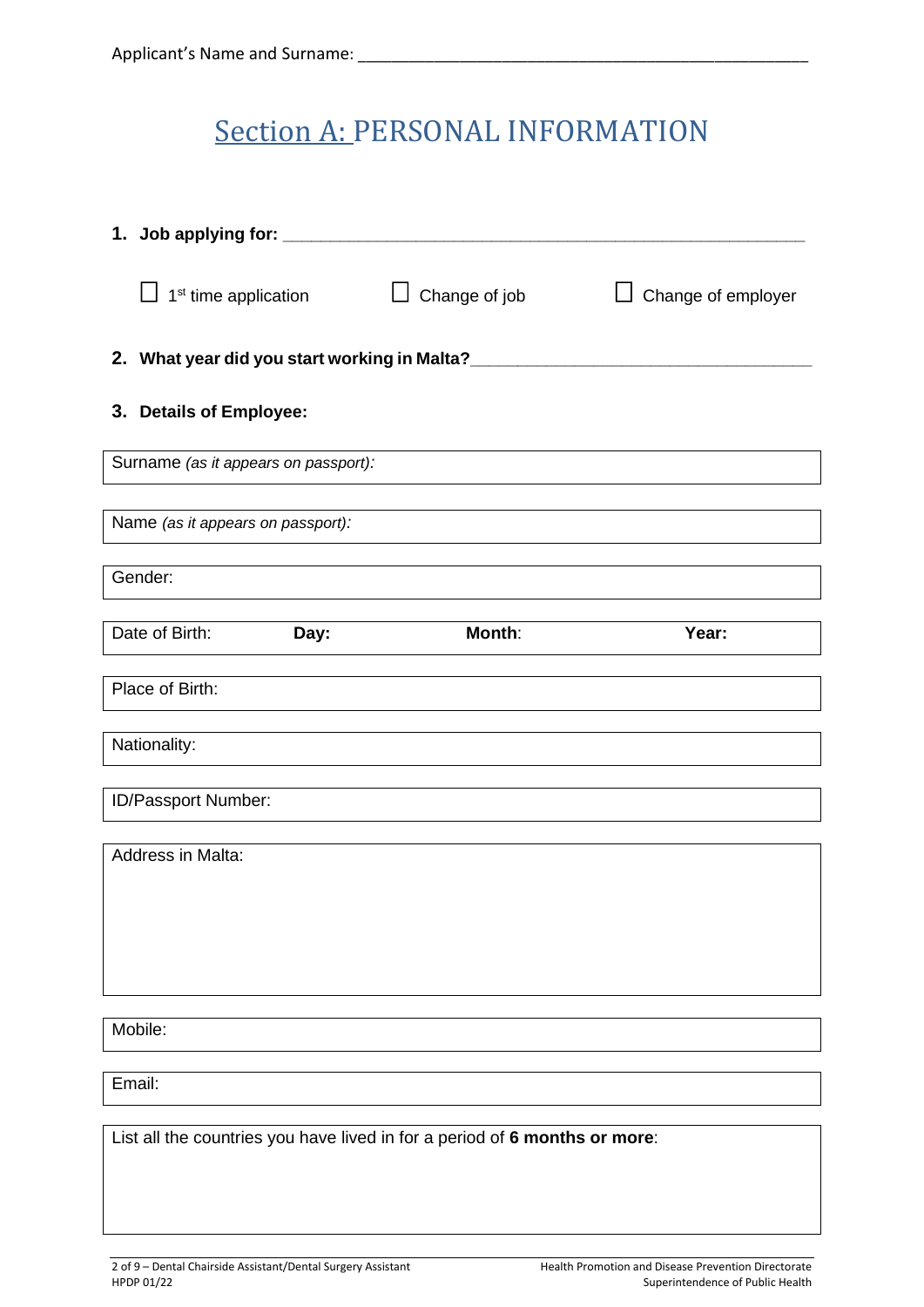| Detailed job description:                                 |     |           |  |  |
|-----------------------------------------------------------|-----|-----------|--|--|
| Course completed:                                         | Yes | <b>No</b> |  |  |
| (To attach proof of relevant course as approved by MQRIC) |     |           |  |  |

#### **4. Details of Employer:**

Name of Employer:

Name of Company (*if applicable*):

Email:

Mobile/Telephone:

Address:

**I hereby declare that the information given in this application is true to the best of my knowledge.**

Applicant's Signature **Applicant's Signature Employer's Signature** 

 $\overline{a}$ 

**Date**: \_\_\_\_\_\_\_\_\_\_\_\_\_\_\_\_\_\_ **ID number**: \_\_\_\_\_\_\_\_\_\_\_\_\_\_\_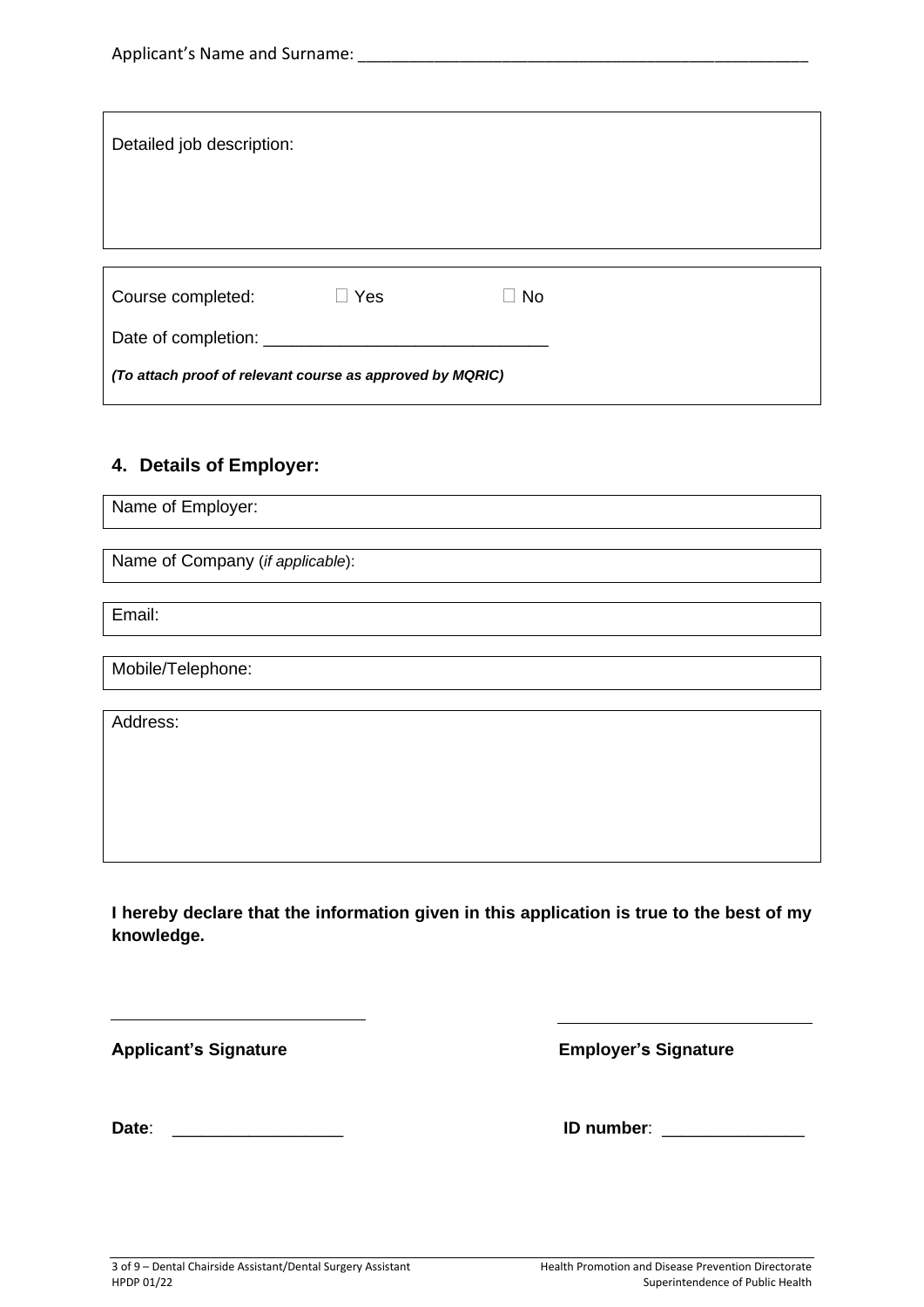# Section B: HEALTH SCREENING

### **To be completed by the private Medical Doctor**

It is important that applicants are screened for relevant infectious diseases prior to commencing employment.

## 1. Chest X-Ray

### **To be done locally in the PRIVATE SECTOR by some applicants**

- Applicants who were born or who have lived for 6 months or more in a country reported as [High Risk for TB](https://deputyprimeminister.gov.mt/en/health-promotion/idpcu/Documents/HIGH%20RISK%20TUBERCULOSIS%20COUNTRY%20LIST.pdf) need to take a chest x-ray.
- Chest x-rays need to be taken within the **last 6 weeks** from the date of the application form.
- Applicants who are **changing job or employer**, can present their previous chest x-ray if this was taken within the past year. If the chest x-ray was taken more than 1 year ago, a repeat of chest x-ray is required.
- Important to fill in the date when chest x-ray was taken.
- If results show any **abnormalities**, please send a copy of the report with the application form.

| <b>Requirement</b>                                                                                                                                                 | <b>Results submitted</b><br>(Tick as Applicable) | Date taken |
|--------------------------------------------------------------------------------------------------------------------------------------------------------------------|--------------------------------------------------|------------|
| <b>CHEST X-RAY</b>                                                                                                                                                 | <b>CXR Normal</b>                                |            |
| For applicants who are born or have spent 6 months or<br>more in a country reported as High Risk for TB <sup>*</sup> by the<br>World Health Organisation (Annex A) | $\Box$ CXR Abnormal                              |            |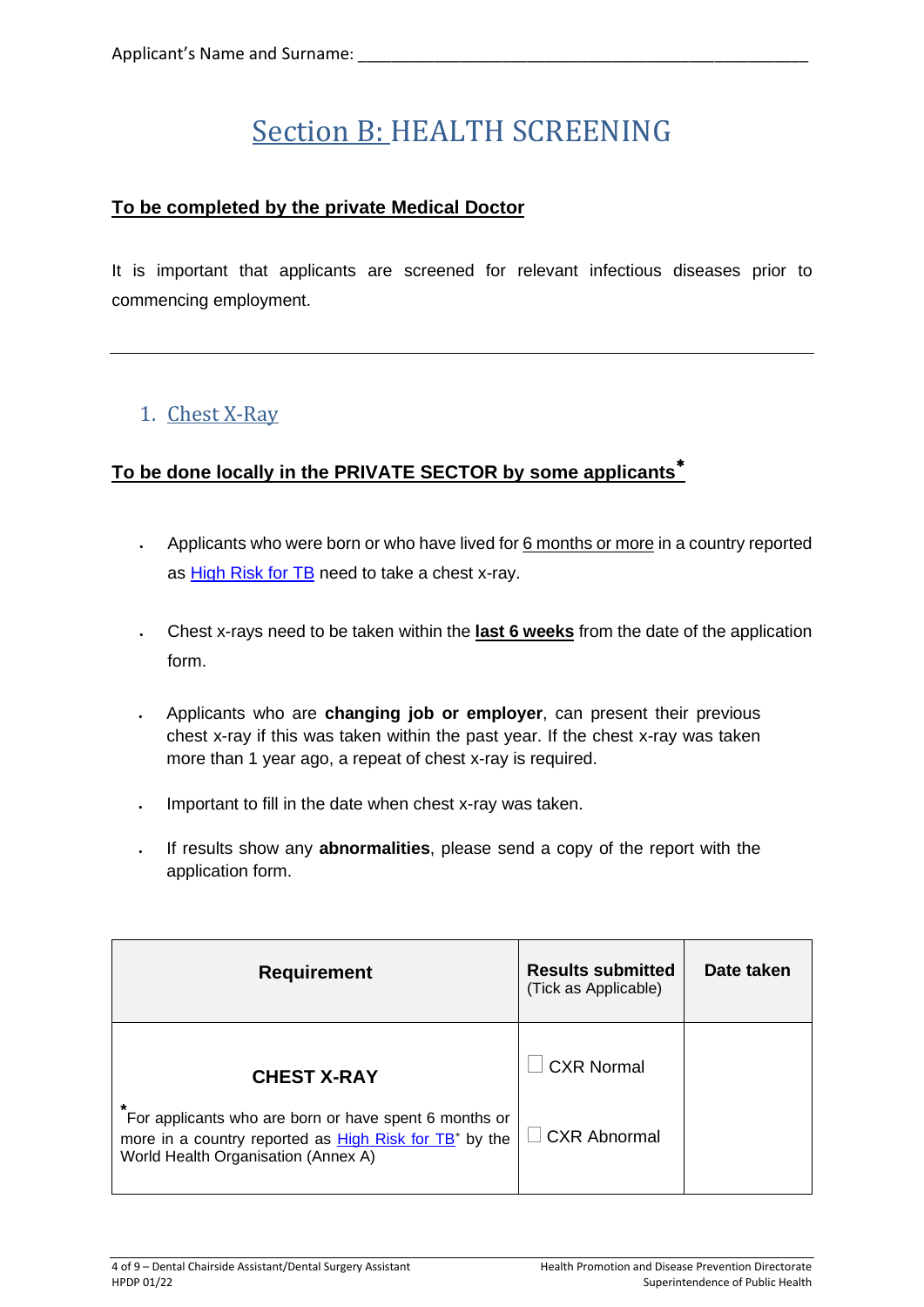- 2. Vaccines and Blood investigations
- Important to duly complete the form, including dates for health screening investigations and batch number for vaccinations.
- **Hepatitis B antigen test (HBsAg)** needs to be taken immediately prior to initiating Hepatitis B vaccination schedule.
- Only follow the below-listed **vaccination schedule**.

| <b>Health Screening</b>                                                          | <b>Results</b><br>(Tick as applicable)                                               | Date taken                                                                            |                   |  |
|----------------------------------------------------------------------------------|--------------------------------------------------------------------------------------|---------------------------------------------------------------------------------------|-------------------|--|
| <b>TUBERCULOSIS</b>                                                              |                                                                                      |                                                                                       |                   |  |
| <b>Interferon-Gamma TB test</b>                                                  | Negative test<br>$\Box$<br>Positive test                                             | DATE                                                                                  |                   |  |
| <b>HEPATITIS B</b>                                                               |                                                                                      |                                                                                       |                   |  |
| 1. Hepatitis B Surface Antigen<br>(HBsAg)                                        | <b>HBsAg negative</b><br>Ц<br>$\Box$ HBsAg positive                                  | <b>DATE</b>                                                                           |                   |  |
| 2. Hepatitis B vaccination:<br><b>TWINRIX VACCINE</b><br>Α.<br>(Hepatitis A & B) | <b>Dosing schedule</b><br>0 months<br>$\Box$<br>1 month<br>$\Box$<br>$\Box$ 6 months | <b>Accelerated schedule</b><br>0 days<br>7 days<br>21 days<br>$\Box$<br>$\Box$ 1 year | DATES & BATCH NO. |  |
| <u>OR</u><br>B. ENGERIX<br>(Hepatitis B)                                         | <b>Dosing schedule</b><br>$\Box$ 0 months<br>1 month<br>$\Box$<br>6 months<br>$\Box$ | <b>Accelerated schedule</b><br>0 days<br>7 days<br>21 days<br>1 year                  | DATES & BATCH NO. |  |
| 3. Hepatitis B antibody -<br>(anti-HBs)<br>(Test to be taken only if Hepatitis B | anti-HBs greater than 10mlU/ml<br>anti-HBs less than 10mlU/ml*<br>$\Box$             |                                                                                       | <b>DATE</b>       |  |
| vaccination record is unavailable)                                               |                                                                                      |                                                                                       |                   |  |

If anti-HBs is **less than 10mIU/ml**, applicant needs to start Hepatitis B vaccination schedule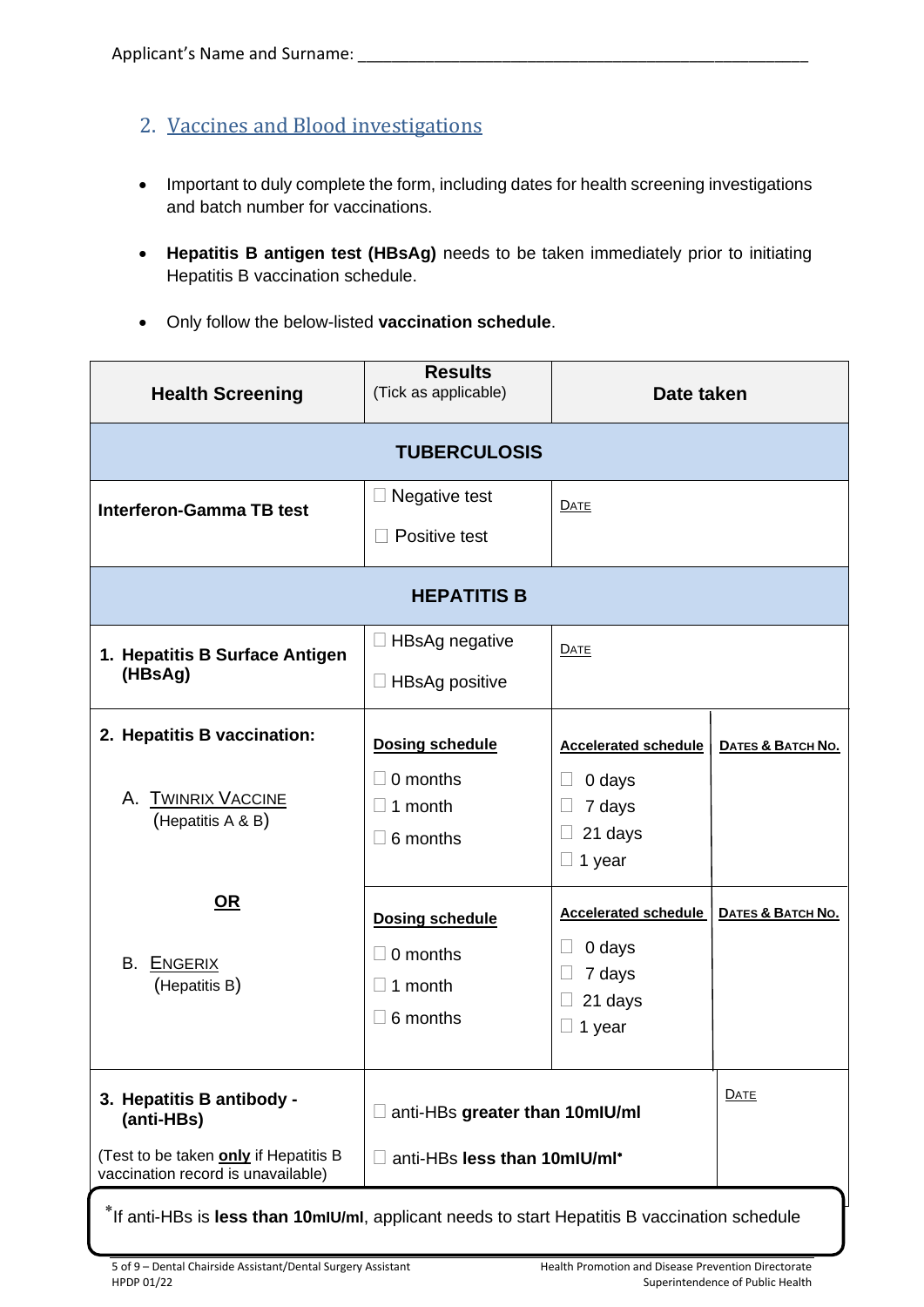| <b>HEPATITIS C</b>                                                                                                                |                                                                               |                              |  |  |
|-----------------------------------------------------------------------------------------------------------------------------------|-------------------------------------------------------------------------------|------------------------------|--|--|
| <b>Hepatitis C antibody result (HCV)</b>                                                                                          | Negative test<br>Positive test                                                | DATE:                        |  |  |
| <b>MEASLES</b>                                                                                                                    |                                                                               |                              |  |  |
| <b>Documented vaccination</b><br>$(2$ doses)                                                                                      | 0 weeks<br>8 weeks                                                            | DATES & BATCH<br><u>No.</u>  |  |  |
| <u>OR</u><br>Measles Antibody titre result (IgG measles) *                                                                        | Positive test<br>Negative test                                                |                              |  |  |
| *If IgG measles result is NEGATIVE to give measles vaccine - Priorix                                                              |                                                                               |                              |  |  |
|                                                                                                                                   |                                                                               |                              |  |  |
| <b>POLIO</b>                                                                                                                      |                                                                               |                              |  |  |
| <b>Documented vaccination</b><br>1.                                                                                               | $\Box$ Records available<br>Records unavailable**                             | DATES:                       |  |  |
| ** If records are unavailable, to give 1 (one) dose of Polio vaccine                                                              |                                                                               |                              |  |  |
| 2. Vaccination administered                                                                                                       | $\Box$ IPV Boostrix                                                           | <b>AFFIX STICKER</b><br>HERE |  |  |
| <b>IMPORTANT:</b><br>Only 1 (one) dose of the mentioned<br>vaccines is to be administered and will be<br>approved for processing. | $\Box$ Repevax (Sanofi)<br>$\Box$ Imovax<br>$\Box$ Dultavax<br>$\Box$ Revaxis | <b>DATE</b>                  |  |  |

**Important to state the dates when the vaccinations were taken. Otherwise, the form will not be accepted.**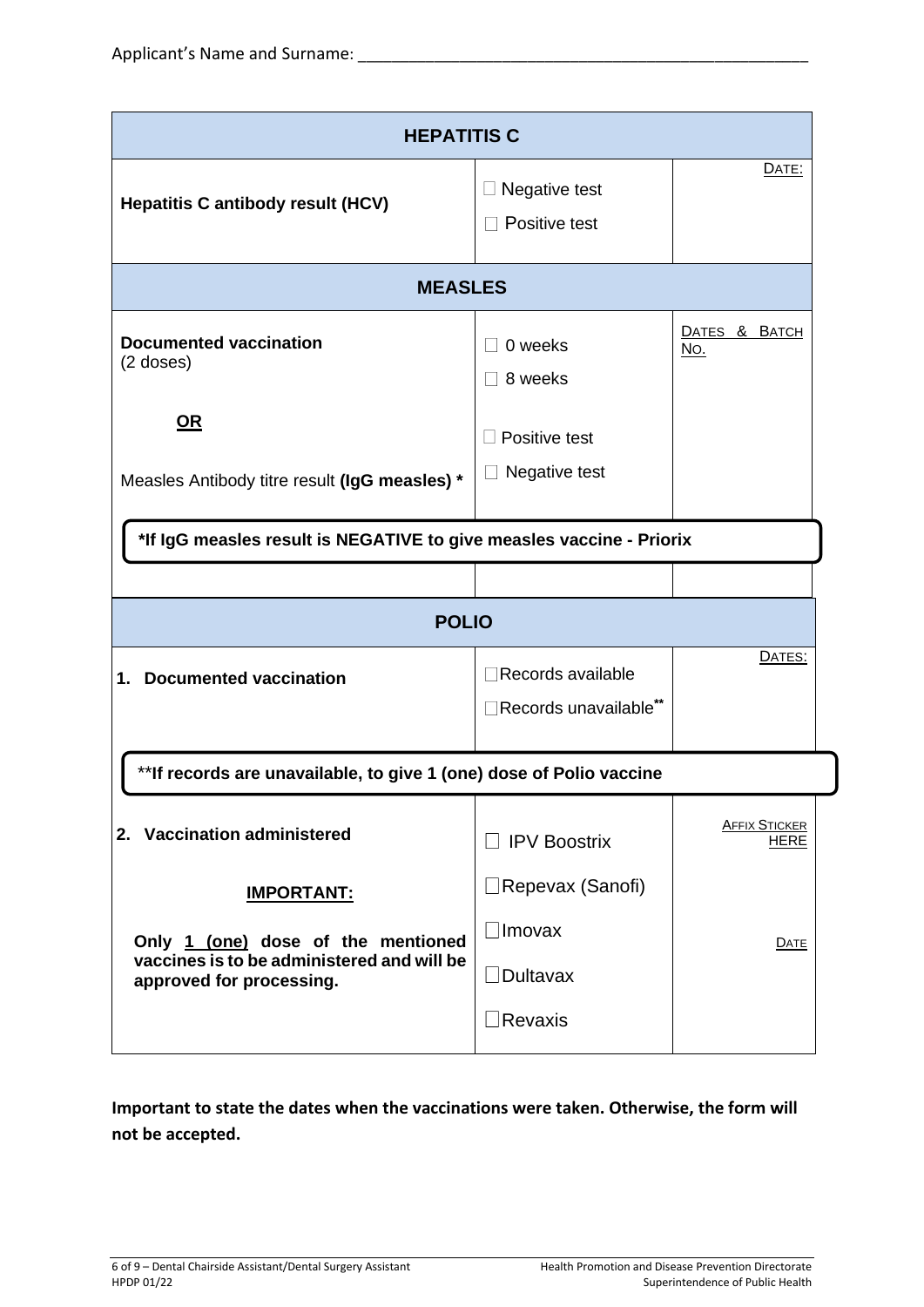### 3. Covid-19

#### **Rapid Antigen Tests (RATs) are not accepted for processing**

- All applicants need to attach a copy of their Covid19 Vaccination certificate, whether with EMA approved vaccines or not.
- Applicants not in possession of a Covid19 Vaccination certificate, need to send a copy of their SARS-CoV-2 test (RT-PCR)<sup>\*</sup> result. Test needs to be carried out in Malta at a local private clinic, within the last 72 hours from the date of the application.
- Applicants coming directly from the list of **Dark Red Countries**, need to send a copy of their SARS-CoV-2 test (RT-PCR) \* at day 11/12 of the quarantine period in Malta.
- For a full list of recognised vaccine certificates, updated country list and for further information, kindly access [www.traveltomalta.gov.mt](http://www.traveltomalta.gov.mt/)

| <b>SARS-CoV-2 TEST (RT-PCR)</b><br>FOR 'DARK RED COUNTRY' APPLICANTS AND THOSE WITHOUT A COVID19 VACCINATION CERTIFICATE |                                                                                                                |                                         |  |  |
|--------------------------------------------------------------------------------------------------------------------------|----------------------------------------------------------------------------------------------------------------|-----------------------------------------|--|--|
| <b>SARS-CoV-2 testing (RT-PCR)</b><br>(To be carried out in Malta, at a local<br>private clinic)                         | Negative test<br>Positive test<br>Copy of result attached                                                      | DATE:                                   |  |  |
| <b>COVID-19 VACCINES &amp; VACCINATION CERTIFICATE</b>                                                                   |                                                                                                                |                                         |  |  |
| 1. Locally approved vaccines                                                                                             | Comirnaty (Pfizer)<br>Spikevax (Moderna)<br>Vaxzevria (AstraZeneca)<br>'1 dose<br>Janssen (Johnson & Johnson*) | DATE OF 2 <sup>ND</sup> DOSE OF VACCINE |  |  |
| 2. Booster vaccine                                                                                                       | Received<br>Not received                                                                                       | DATE OF BOOSTER VACCINE                 |  |  |
| 3. Covid19 Vaccination Certificate                                                                                       | Certificate with EMA<br>approved vaccines<br>Certificate with other<br>Covid19 vaccines                        | Attached<br>Attached                    |  |  |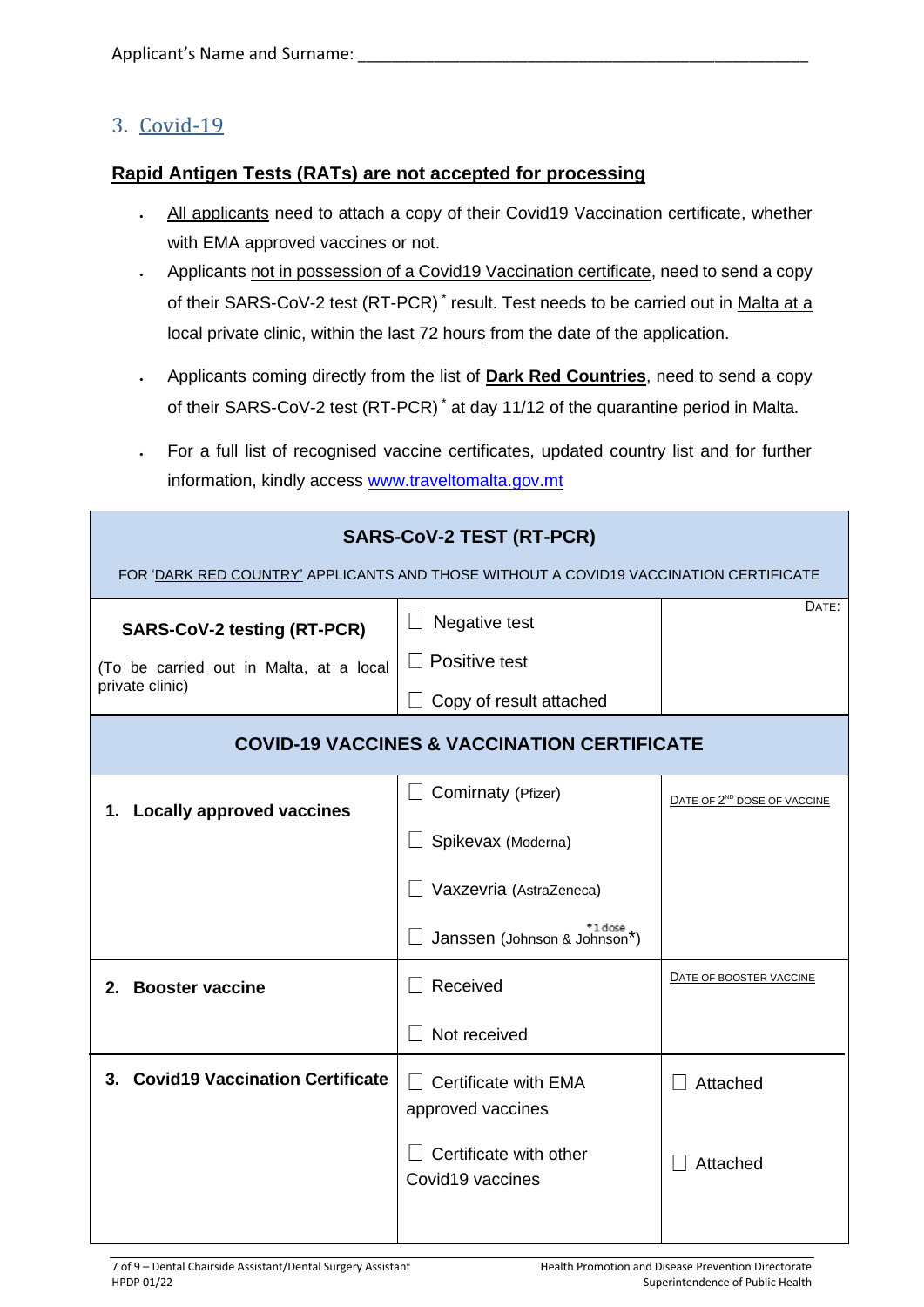# Section C: INFORMATION FOR MEDICAL DOCTORS

All applicants need to be examined to exclude symptoms of scabies, food and water borne illnesses (gastroenteritis) and vaccine preventable diseases such as chickenpox and measles.

I declare that the applicant is not suffering from the above-mentioned infectious diseases.



I declare that the applicant is showing no symptoms suggestive of active tuberculosis (prolonged cough for more than 2 weeks; Haemoptysis; Fever; Weakness; Weight loss; Night sweats; Chest pain).

I declare that I have vetted all the necessary investigations requested to apply for a work permit and found **NO ABNORMALITIES**

I declare that I have vetted all the necessary investigations requested to apply for a work permit and found **ABNORMALITIES**

\_\_\_\_\_\_\_\_\_\_\_\_\_\_\_\_\_\_\_\_\_\_\_\_\_\_\_\_\_\_\_\_\_\_\_\_\_\_\_\_\_\_\_\_\_\_\_\_\_\_\_\_\_\_\_\_\_\_\_\_\_\_\_\_\_\_\_\_\_

\_\_\_\_\_\_\_\_\_\_\_\_\_\_\_\_\_\_\_\_\_\_\_\_\_\_\_\_\_\_\_\_\_\_\_\_\_\_\_\_\_\_\_\_\_\_\_\_\_\_\_\_\_\_\_\_\_\_\_\_\_\_\_\_\_\_\_\_\_

Please list **ABNORMALITIES** here **with a set of the set of the set of the set of the set of the set of the set of the set of the set of the set of the set of the set of the set of the set of the set of the set of the set o** 

**Kindly inform applicant/employer to send application to [workpermit.idcu@gov.mt](mailto:workpermit.idcu@gov.mt) together with a copy of the abnormal results to be followed up as necessary**

Doctor's Name & Surname (in block letters): Medical Council Registration No: \_\_\_\_\_\_\_\_\_\_\_\_ Mobile No: **Example 10** Signature: \_\_\_\_\_\_\_\_\_\_\_\_\_\_\_\_\_\_\_\_\_\_\_\_\_\_\_\_\_\_\_\_\_\_\_ Stamp

**Kindly ensure that the details provided are all legible. Otherwise, the application will not be processed. Only rubber stamps with legible information requested above will be accepted.**